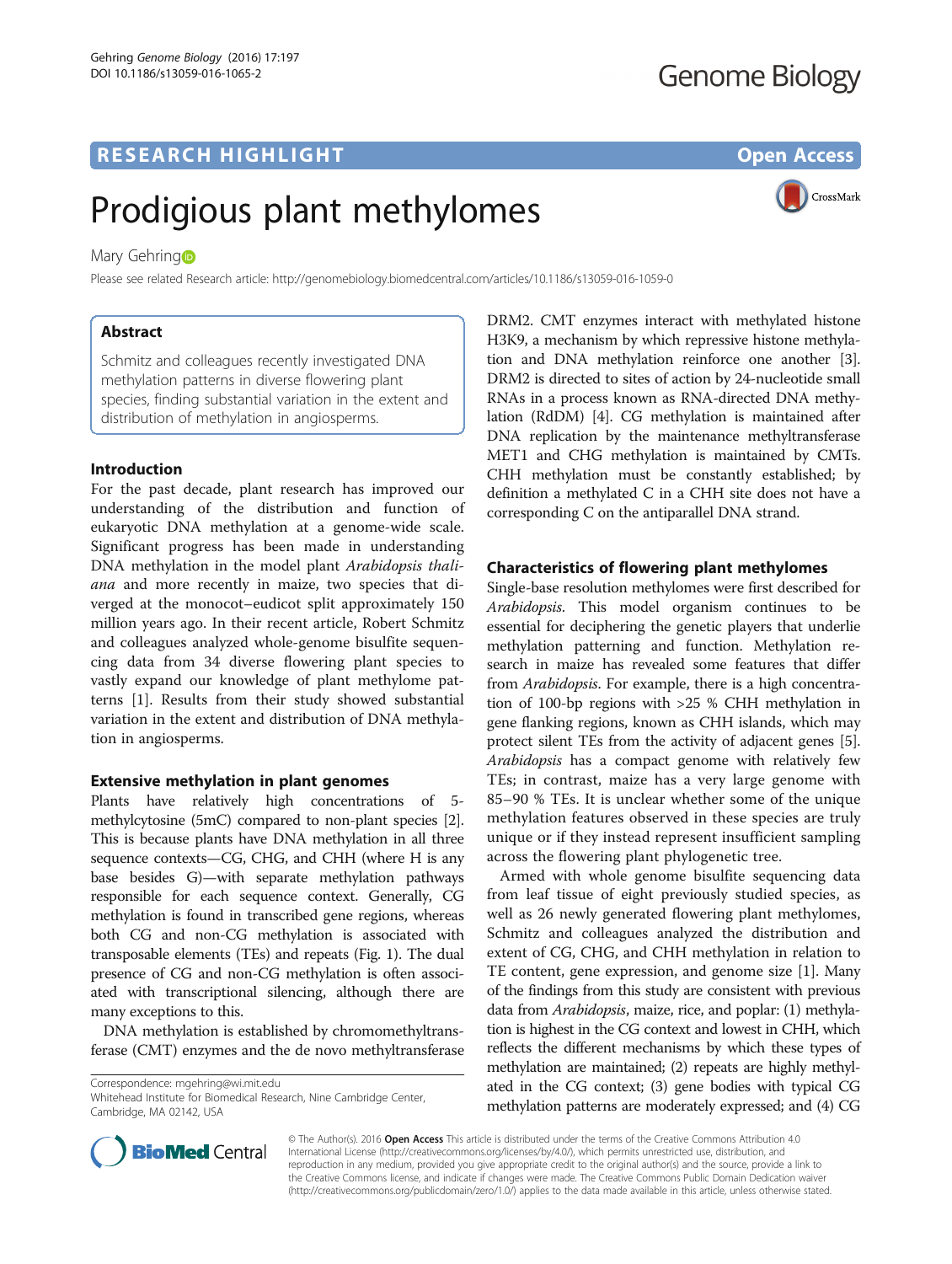<span id="page-1-0"></span>

methylation concentrated around the transcriptional start site is associated with repressed transcription.

#### Widespread methylome variation

Results from the large-scale methylome analysis by Schmitz and colleagues also demonstrated some surprising patterns. For example, results showed that maize is not an extreme example of a highly methylated genome. Beet (Beta vulgaris) has higher methylation levels than any of the other species assayed, with particularly high CHH methylation, seemingly driven by a high percentage of genes that contain repetitive elements. Among repeats, there was substantial interspecies variation in the amount of CHG and CHH methylation, and only CHG methylation correlated with genome size across all species. CHH islands in gene flanking regions were not restricted to maize and were found in many other species. Yet, the positive correlation between CHH islands and gene expression in maize was not universal. It remains unclear if all regions annotated as CHH islands are comparable across- or even within-species, owing to the fairly broad definition of CHH islands.

Schmitz and colleagues analyzed multiple species from the same family, a powerful aspect of the study that allowed broader phylogenetic conclusions to be drawn. For example, Arabidopsis has lower CG methylation than any of the other examined species but that reduced methylation is not restricted to Arabidopsis. The six examined species of the Brassicaceae family, of which Arabidopsis is a member, have distinctly lower levels of CHG and CHH methylation compared to other families. The grasses (Poaceae) have overall low levels of CHH methylation, particularly in the inner regions of repeats, but the CHH methylation that is present is concentrated at high levels in smaller regions of the genome.

What causes interspecies methylation variation? In some species there may be differences in the activity of, or mutations in, DNA methylation machinery. Schmitz and colleagues have shown previously that *Eutrema* salsugineum, which has the lowest levels of CHG methylation and no CG gene body methylation, lacks a functional CMT3 enzyme [[6\]](#page-2-0). Genome-wide association studies in Arabidopsis have linked methylation variation to CMT2 [\[7](#page-2-0)], which is absent in maize. Another potent contributor to interspecies methylation variation is likely to be genomic content, specifically the percentage of repetitive elements.

#### **Perspective**

The study by Schmitz and colleagues provides several intriguing findings that warrant follow-up study. Outside of the grasses, multiple dicots (grape, cassava, wild strawberry, and others) also had low levels of CHH methylation, independent of genetic relatedness [1]. The authors speculate that low CHH methylation could be a result of how these species are propagated agriculturally, through clonal production. This hypothesis is intriguing in light of evidence that (1) CHH methylation is partially lost during male gametogenesis but is restored in the embryo [[8\]](#page-2-0) and (2) RdDM acts progressively during reproductive development over multiple generations, at least in genomes that have undergone massive hypomethylation [\[9](#page-2-0)]. A sexual reproductive phase may be essential to reinforce and preserve methylation patterning.

Results from the study also showed that conserved non-coding sequences, which are home to gene regulatory regions like transcription factor binding sites, are less methylated than expected. Schmitz and colleagues suggest that these regions remain methylation-free because DNA methylation might negatively impact transcription factor binding, as has been shown recently in vitro [\[10](#page-2-0)]. An alternative or additional explanation is that sequences free of methylation are more likely to be conserved because 5mC is subject to frequent spontaneous deamination and is inherently mutagenic.

It is not yet clear if there are functional consequences of the differences in methylation and, if so, what they might be. However, the data presented by Schmitz and colleagues generats many hypotheses for future investigation. The rules of DNA methylation are not yet fully written.

#### Abbreviations

CMT2: Chromomethylase2; CMT3: Chromomethylase3; DRM2: Domains Rearranged Methyltransferase2; MET1: Methyltransferase1

#### Funding

Research on DNA methylation in the author's lab is funded by NSF 1453459 and NIH R01GM112851.

#### Competing interests

The author declares that he/she has no competing interests.

#### Published online: 27 September 2016

#### References

- 1. Niederhuth CE, Bewick AJ, Ji L, Alabady M, Do Kim K, Page JT, et al. Widespread natural variation of DNA methylation in angiosperms. Genome Biol. 2016. [www.doi.org/10.1186/s13059-016-1059-0.](http://www.doi.org/10.1186/s13059-016-1059-0)
- 2. Thomas AJ, Sherratt HS. The isolation of nucleic acid fractions from plant leaves and their purine and pyrimidine composition. Biochem J. 1956;62:1–4.